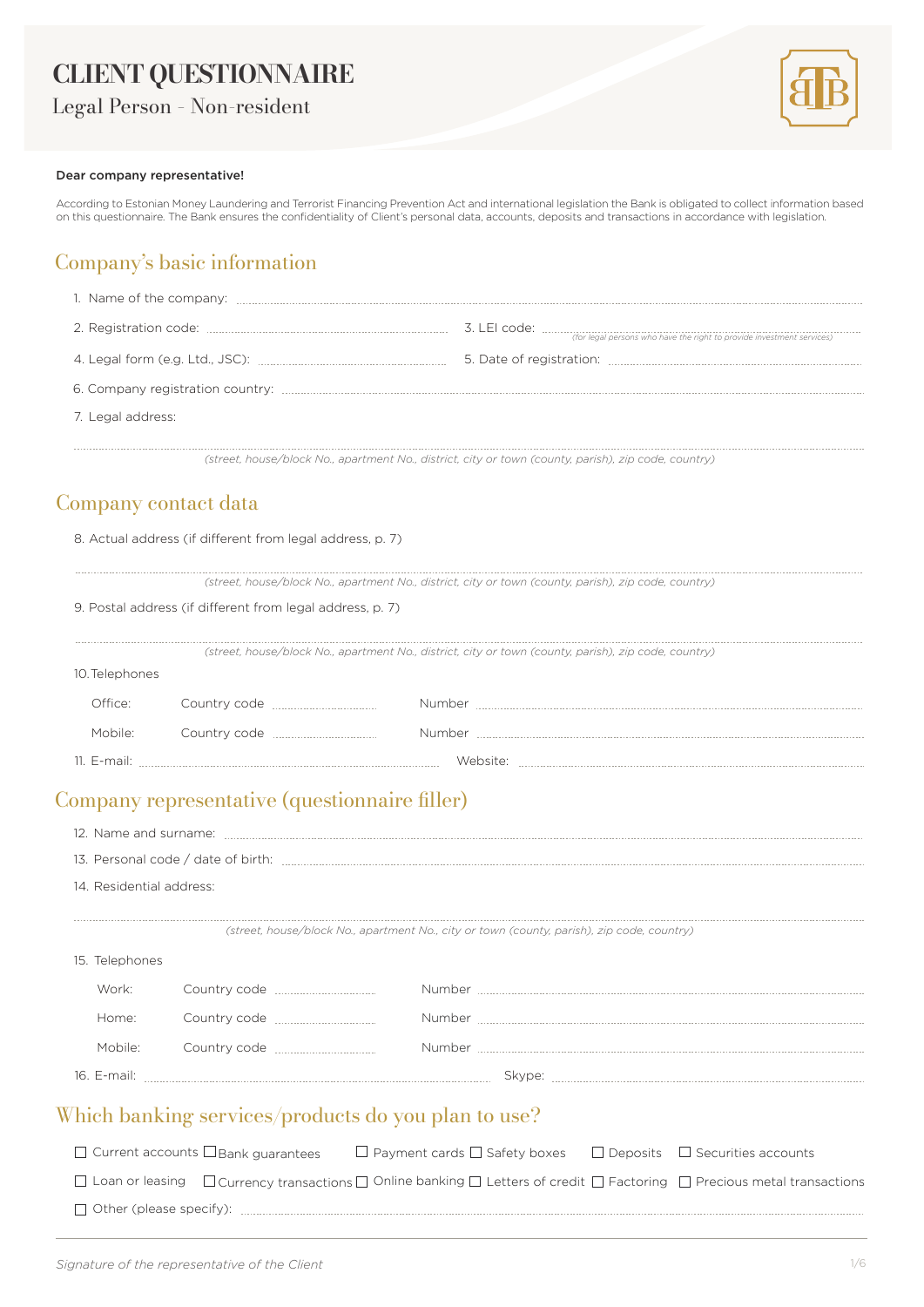### Information on tax residence of the company

Tax residence means belonging to a country under legislation of which the Client is considered to be the tax resident of that country on the basis of location of *the management of the Client, place of registration or foundation of the Client or any other criteria which, under the legislation of the country concerned, serves as the basis for considering the Client to be the tax resident of that country.*

#### 17. Client's country/countries of residence for tax purposes:

| Taxpayer identification number<br>Country |
|-------------------------------------------|
|                                           |
|                                           |
|                                           |
|                                           |
|                                           |

#### Please make a mark in the box if the company is one of the following legal persons

- 18.  $\Box$  A legal person who issues or may issue bearer shares in accordance with the articles of association
- 19.  $\Box$  A legal person with the character of a non-profit association
- 20.  $\Box$  Public authority or a company wholly owned by a public authority
- 21.  $\Box$  Central bank
- 22.  $\Box$  Limited liability company whose shares are regularly traded on regulated financial instruments market
- 23. □ Intergovernmental / international organisation which has a valid contract for the location of its headquarters in the Republic of Estonia and whose activity does not generate revenue for any natural person

#### Company representative confirmation regarding the type of activity and owners

#### 24. Does the company provide any of the following services in the course of their business activity:

- 1) main activity is acceptance of deposits in the course of banking or similar business activity;
- 2) trading in money market instruments (cheques, bills of exchange, derivatives, certificates of deposit etc.), interest rate and index-related instruments, foreign exchange rate instruments, transferable securities, commodity futures which are traded on regulated markets at the order or on behalf of clients;
- 3) management of individual and/or collective portfolios performed by the Client at the order or on behalf of their clients;
- 4) other investments, management or administration of financial assets on behalf of third persons;
- 5) insurance of savings which guarantees the validity of life insurance upon accumulation of savings, including making investments on behalf of clients and the obligation of disbursement of the capital accrued;
- 6) custody of financial assets of third persons (in the case Client's gross income from the custody of such assets and provision of related financial services is at least 20% from the gross income of the Client).

24.1.  $\Box$  No 24.2.  $\Box$  Yes *(submit form W8-BEN-E or GIIN-number which certifies that the company fulfills FATCA requirements*)

#### 25. Does the company have beneficial owners who are not tax residents of the Republic of Estonia?

The beneficial owner *(BO) is the natural person who, through ownership or otherwise control, has the ultimate controlling influence over the legal entity or in whose interest, benefit or on whose behalf the transaction or act is performed. Where the beneficial owner cannot be identified as described above, the beneficial owner of a company shall be a natural person whose direct or indirect holding or the sum of all direct and indirect holdings in the company exceeds 25%, including holdings in bearer shares or otherwise. Direct participation means that a natural person has a personal participation in the company. Indirect participation means that a natural person has a participation in a company through one or more persons or a chain of persons.*

Tax resident *means a person whose income is taxable under the legislation of the country concerned, for example on the basis of permanent residence, duration of stay*  (as a rule, at least 183 days during 12 months), close personal or economic relations or other criteria applied as a basis for taxation of income in the country concerned (e. *g. in the United States a US citizen/resident who has been issued a residence permit (green card) is considered to be the State's resident for tax purposes).*

25.1. No 25.2. <u>N</u> Yes

If "Yes", specify the country where the beneficial owner is a tax resident.

| Name of the country | Name of the beneficial owner |
|---------------------|------------------------------|
|                     |                              |
|                     |                              |
|                     |                              |
|                     |                              |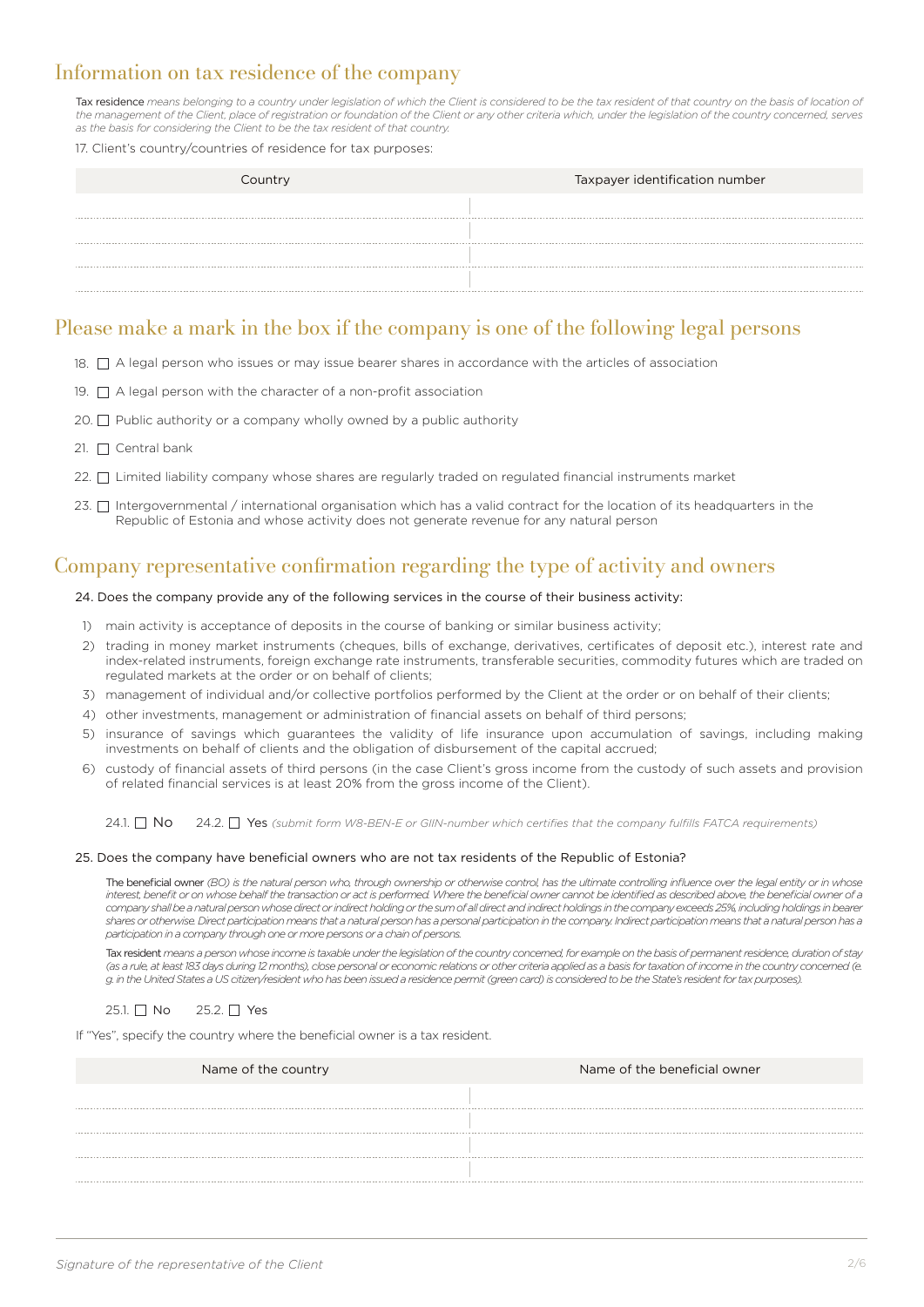### Company's relation to Estonia

| $\Box$ Members of the board have<br>e-residency                       | $\Box$ Estonian taxpayer                  | $\Box$ Member of the management board is a resident<br>of Estonia |  |
|-----------------------------------------------------------------------|-------------------------------------------|-------------------------------------------------------------------|--|
| $\Box$ Office, warehouse in Estonia                                   | $\Box$ Transport of goods through Estonia | $\Box$ Provision of services in Estonia or targeted<br>at Estonia |  |
| $\Box$ Company has partners in Estonia $\Box$ Jobs created in Estonia |                                           | $\Box$ Company has an owner / BO from Estonia                     |  |
| $\Box$ Real Estate in Estonia (specify address)                       |                                           |                                                                   |  |
| $\Box$ Other (please specify)                                         |                                           |                                                                   |  |

# Company's activity areas for which the relevant banking services will be used

#### If the activity requires licence or authorisation, please specify:

| 26. Number of activity licence / authorisation: | 27. Issuing authority: |
|-------------------------------------------------|------------------------|
| 28. Number of activity licence / authorisation: |                        |

### Short description of the company business activity in the course of which the relevant banking services will be used and payments will be made:



#### Accounts in other banks

 $\Box$  No  $\Box$  Yes (specify the banks and countries where you have opened accounts):

| Bank | Country |
|------|---------|
|      |         |
|      |         |
|      |         |
|      |         |

### The actual activity period and number of employees of the company

30. Actual activity period of the company (years and months). 31. Number of employees:

#### Client's confirmation of submitting financial reports

| 32. Are the financial reports submitted to a national authority:      |
|-----------------------------------------------------------------------|
|                                                                       |
| 32.1. Was the financial report for the last financial year submitted? |
| ll Noll Yes                                                           |
| 33. Is the financial report available through public sources?         |
|                                                                       |
|                                                                       |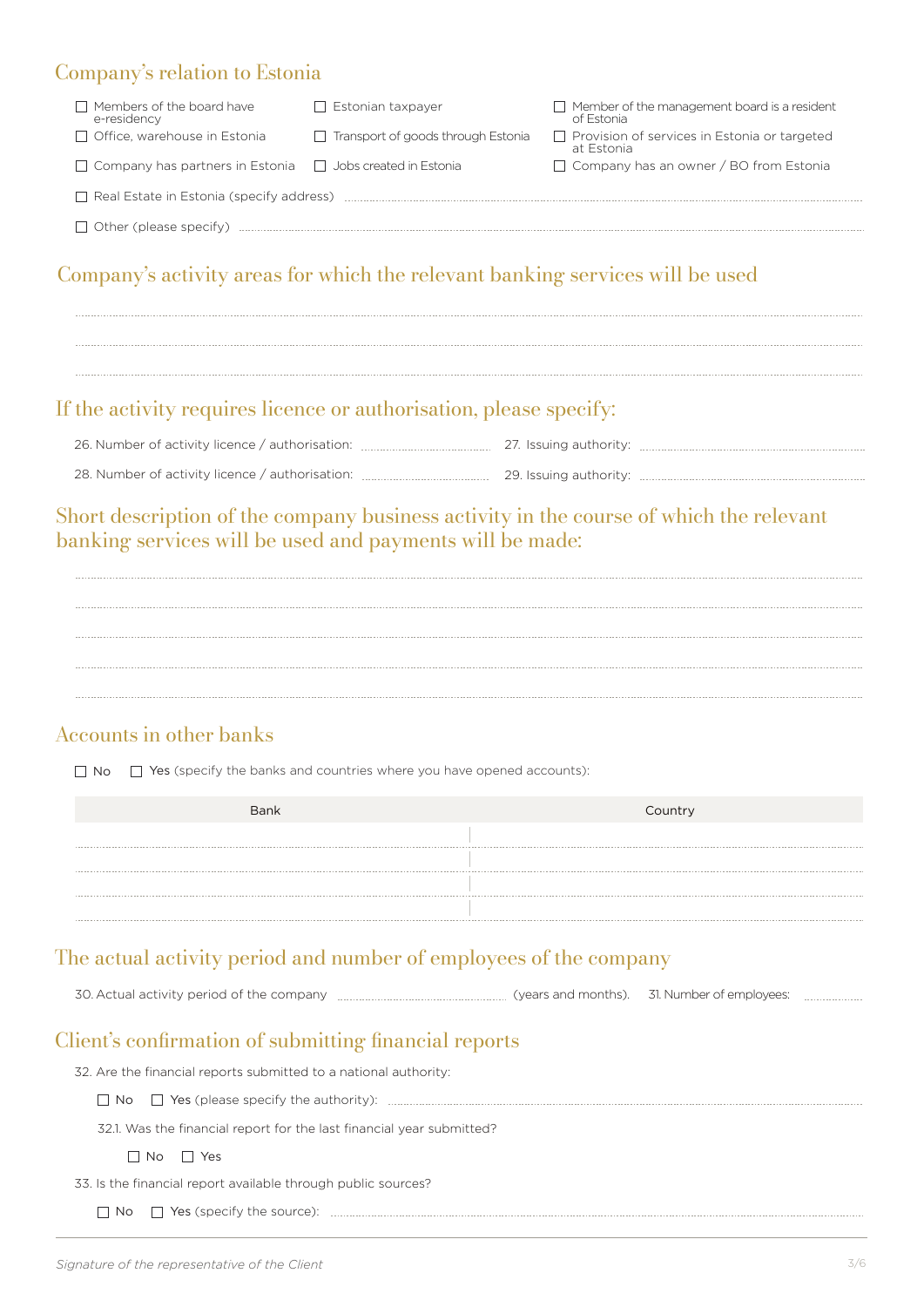#### Where did you hear about services of TBB bank AS?

 $\Box$  Internet advertising  $\Box$  The press  $\Box$  Social Networking  $\Box$  Media  $\Box$  Recommendations by other people Other (please specify):

#### Information on status of a Politically Exposed Person

Does the Client have a beneficial owner who is currently or has previously, during last 12 months, been a politically exposed person or a family member or a close associate of a politically exposed person?

Politically exposed person means a natural person who is or who has been entrusted in the Republic of Estonia or in a foreign country with prominent public functions including a head of State or head of government, minister and deputy or assistant minister, member of legislative body, member of a *governing body of a political party, member of a supreme court, member of a court of auditors or member of the management or supervisory body of a central bank, an ambassador, a chargé d'affaires, high-ranking officer in the armed forces, member of the board of directors and administrative or supervisory body of a company controlled by the state, head of state administrative unit (local government, city), mayor, deputy mayor or chairman of council, the head of an international organization, a deputy head and a member of the governing body, or a person performing equivalent duties,*  who is not a middle or lower level official. A politically exposed person is also considered to be a person who, according to the list published by the *European Commission, is considered to perform important public authority tasks by a Member State of the European Union, the European Commission or an international organization accredited in the European Union.*

Family member of a politically exposed person *means the spouse or a person considered to be equivalent to a spouse, a child and child's spouse or a person considered to be equivalent to a spouse, a parent of a politically exposed person.*

A close associate of a politically exposed person *is a natural person who is known to be the beneficial owner of a legal person or trust with a politically exposed person; he has a close business relationship with a politically exposed person; he is the beneficial owner of a legal person or trust established for the benefit of a politically exposed person.*

34.  $\Box$  Yes (please fill out the Beneficial Owner Questionnaire) 35.  $\Box$  No

### Place of business is the country of registration:

36.  $\Box$  Yes 37.  $\Box$  No (specify country/countries where the activity is conducted):

#### Branches, representative offices in other countries

38.  $\Box$  No 39.  $\Box$  Yes (specify the actual address):

*(street, house/block No., apartment No., city or town (county, parish), zip code, country)*

#### Planned incoming payments on bank accounts

40. Sources of payments:

- Revenue from buyers of goods or services  $\hspace{1cm} 42. \Box \hspace{1cm}$  Revenue from shareholding in other companies 43.  $\Box$  Investments in the companies of owners  $\Box$  A4.  $\Box$  Repayment of granted loans 41. <sup>O</sup> Revenue from buyers of goods or services 44. <sup>O</sup> Repayment of granted loans 45. Other (please specify):
- 46. From which partners will the payments be received?

| Name / title |  | Registration number  Country of registration  Target country of payments |
|--------------|--|--------------------------------------------------------------------------|
|              |  |                                                                          |
|              |  |                                                                          |
|              |  |                                                                          |
|              |  |                                                                          |
|              |  |                                                                          |
|              |  |                                                                          |
|              |  |                                                                          |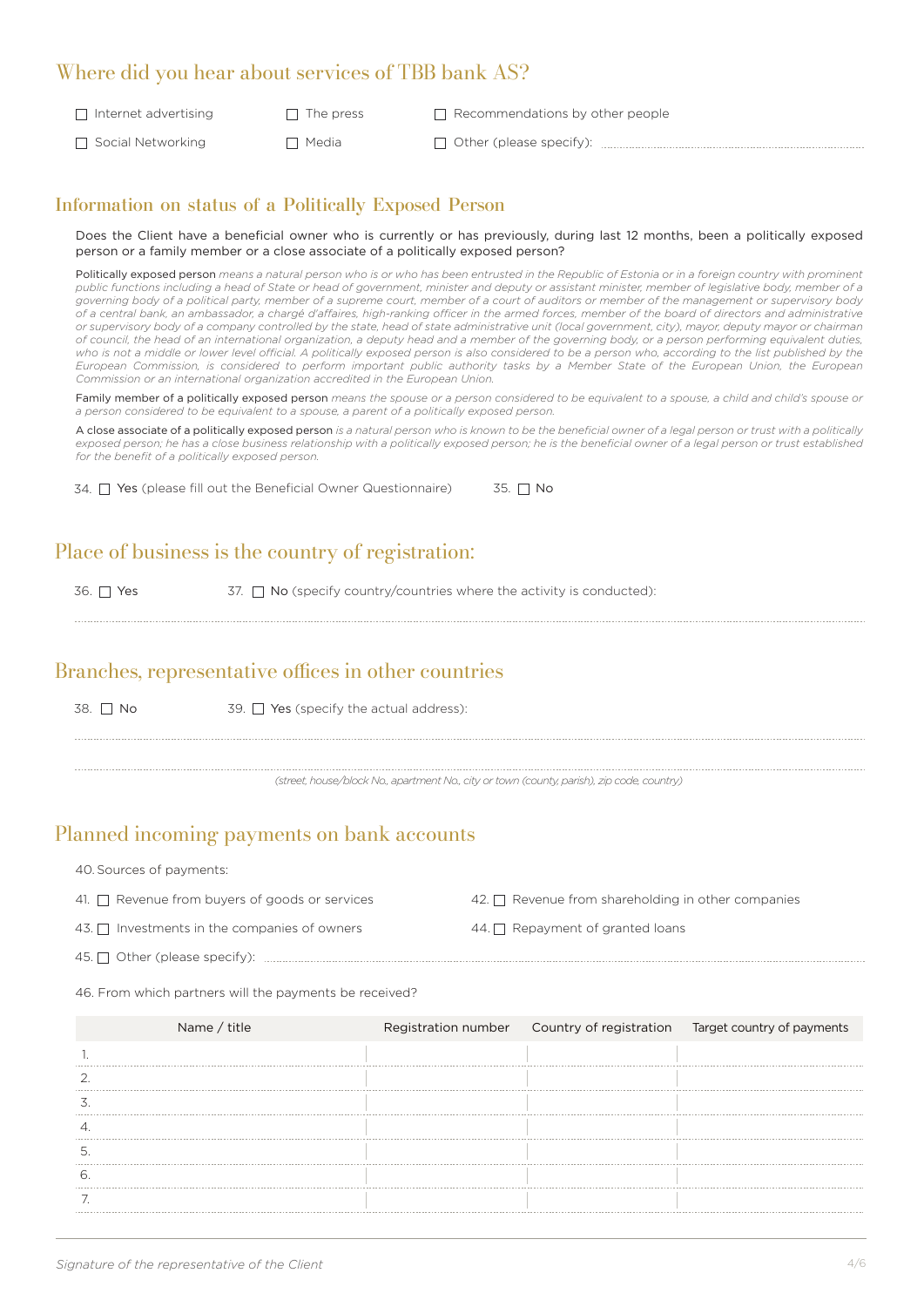# Planned outgoing payments on bank accounts

| 47. Purpose and regularity of payments     |                                                        |  |  |
|--------------------------------------------|--------------------------------------------------------|--|--|
| 48. $\Box$ Payments for goods and services | 49. $\Box$ Statutory national payments (taxes, duties) |  |  |
| $50. \Box$ Repayment of loans              | 51. $\Box$ Administrative expenses                     |  |  |
|                                            |                                                        |  |  |
|                                            |                                                        |  |  |
|                                            |                                                        |  |  |

55 . Which partners do you make payments to?

| Name / title |  | Registration number  Country of registration  Target country of payments |
|--------------|--|--------------------------------------------------------------------------|
|              |  |                                                                          |
|              |  |                                                                          |
|              |  |                                                                          |
|              |  |                                                                          |
|              |  |                                                                          |
|              |  |                                                                          |
|              |  |                                                                          |

# Monthly transactions on accounts (EUR):

| Transaction type                                    | Quantity of transactions | Average turnover of transactions |
|-----------------------------------------------------|--------------------------|----------------------------------|
| 56. Incoming payments                               |                          |                                  |
| 57. Cash deposits                                   |                          |                                  |
| 58. Outgoing payments                               |                          |                                  |
| 59. Cash withdrawals                                |                          |                                  |
| 60. Card payments (payments for goods and services) |                          |                                  |
| 61. Cash withdrawal by card                         |                          |                                  |

# Planned maximum amount of one transaction (EUR):

| Transaction type                              | Amount (EUR) |
|-----------------------------------------------|--------------|
| 62. Cashless transaction, incl. payment cards |              |
| 63. Cash transaction                          |              |

# Who did recommend to you AS TBB bank?